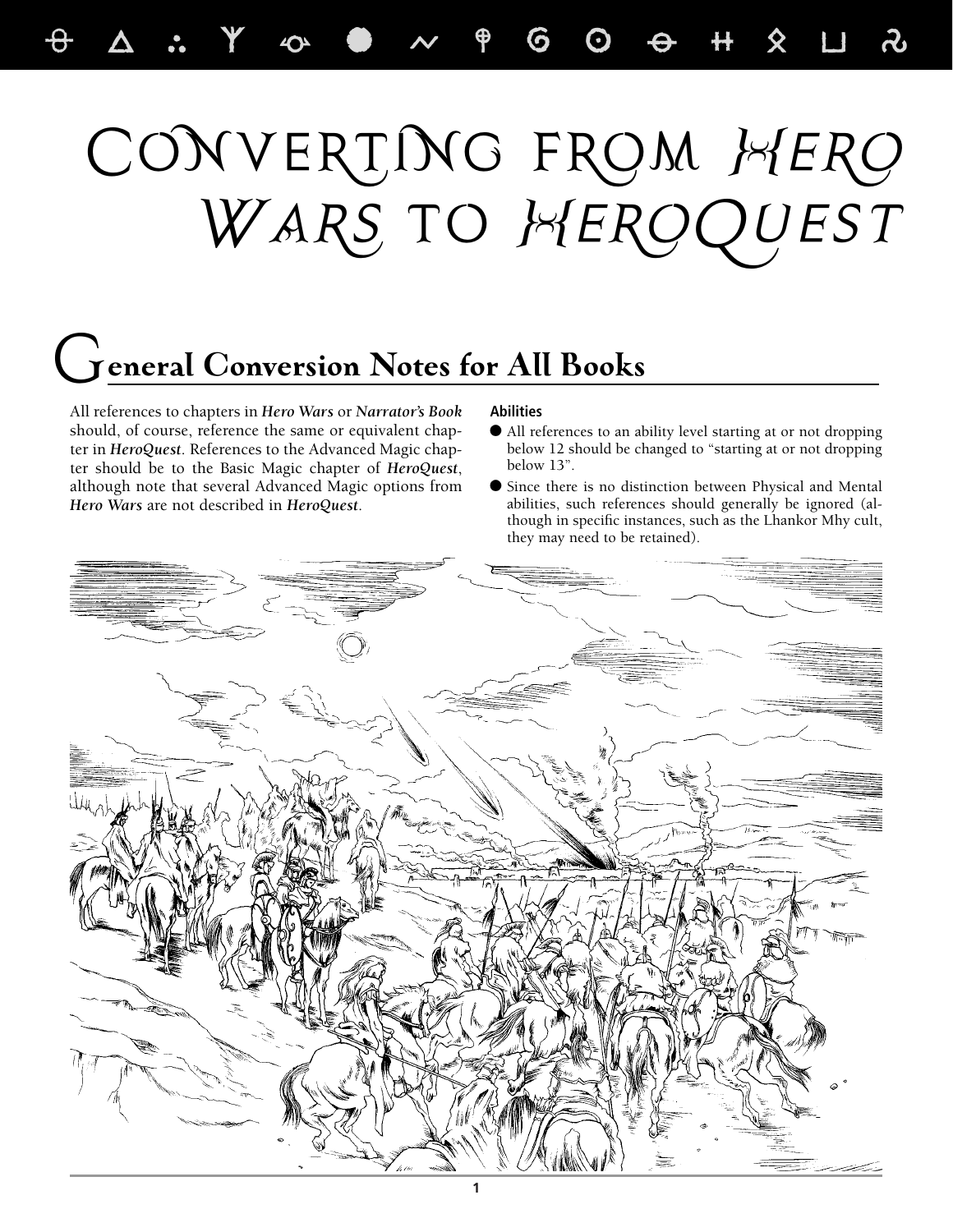- 9 There is no longer a *Close Combat*, *Ranged Combat*, or *Mass Combat* skill. Individual styles listed under those skills should be treated as individual skills. Thus, in the Herder keyword in *Thunder Rebels*, the ability *Ranged Combat (Sling or Archery)* is listed. This would be replaced with separate *Sling* or *Archery* skills. (As an option, the narrator may allow a player to retain *Close Combat*, *Ranged Combat*, and *Mass Combat* as **broadly defined abilities**, with the listed specialties; see *HeroQuest*, page 19, or *Hero's Book*, page 10, for details.) Any references to general *Close Combat* or similar abilities should be taken as "any close combat ability".
- 9 Ability Tests no longer exist in *HeroQuest*. Final actions use a simple contest (see *HeroQuest*, page 74, or *Hero's Book*, page 19). Any other ability test should be converted to a simple contest against the default resistance of 14.
- 9 Edges and handicaps should be converted to bonuses and penalties (i.e. if a weapon's edge is  $\Lambda$ 4, it receives a +4 bonus instead) unless otherwise noted. The only exceptions to this are the first two books in the *Sartar Rising* series (*Barbarian Adventures* and *Orlanth is Dead!*). In those books, equipment edges should be converted as above, but edges given for magic should be halved. For instance, on page 20 of *Barbarian Adventures*, Iskallus Breathes Free's *Crushing Noise* feat shows an automatic edge of +^10 from his *Thunderbolt* secret. This converts to a  $+5$  bonus.

#### **Magic Difficulty and Resistance**

- 9 All references next to magic listing penalties for inherently difficult magic should be ignored if different values are found in the relevant section of *HeroQuest* (page 101).
- 9 All references next to magic specifying the resistance for a given magical ability should be ignored and the information in *HeroQuest* on pages 98-99 should be used instead. In general, any magical ability used properly faces a default resistance of 14, unless it faces active or supernatural resistance. This does not apply when magic is used as an augmentation or to resist an action, only when magic is used as an active ability. Difficult Magic modifiers given for specific magical abilities (as a *[D+X]* note after the feat or whatever) do still apply, as per *HeroQuest* page 101.

#### **Secrets**

- $\bullet$  Secrets stated to act as 'integrated passion spirits' give the  $+1/4$ bonus as an automatic augmentation (instead of the normal  $\frac{1}{10}$ , and may also be used as an active ability.
- Secrets stated to act as a **mystic strike** instead use a normal contest (simple or extended). *Any* level of victory has the stated result.

#### **Animism**

aaa

**G**

**ENERAL**

₫  $\propto$ ш z ш

**C**

**ONVERSION**

**N**

z  $\bullet$ S  $\pmb{\underline{\kappa}}$ ш  $\overline{ }$  $\mathbf{z}$  $\Omega$ 

 $\circ$ 

S ш

**OTES** aaa

- 9 Heroes and creatures with animist abilities will need some adjustment. Anyone with a *[Tradition] Knowledge* ability automatically has at least one *Member of [Practice]* ability as well. A hero can decide whether to retain the rating and have *Member of [Practice] 13*, or to transfer the rating to his *Member of [Practice]* ability and then have *[Tradition] Knowledge 13*.
	- $\overline{\wedge}$  $\Lambda$   $\mu$  4

9 In *Hero Wars*, "talent" referred to an innate ability gained when an animist integrated a spirit. In *HeroQuest*, it refers to a common magic ability. Integrated spirits should be converted into charms as part of the Common Magic keyword. As with all common magic charms, these abilities can be improved by spending hero points. An animist who concentrates his magic can retain these common magic charms and continue to improve them using hero points.

Alternately, with the narrator's permission such abilities can be retained as "Natural Magical", as defined in the *HeroQuest* online [errata](http://www.HeroQuest-rpg.com/support/1001_errata.html) and [Frequently Asked Questions.](http://www.HeroQuest-rpg.com/support/hq_faq.html)

- Determination of fetch and shamanic ability ratings has changed in *HeroQuest*. A shaman should take the average of his *Shamanic Escape* and *Spirit World Travel* ability ratings and make this average the rating of his fetch; the original ratings should be ignored. His *Spirit Sight* rating remains unchanged, and does not contribute to his *Fetch* rating. If the shamanic practice in which he gained his fetch has an additional shamanic ability, he may add it to his character sheet as well. All of his shamanic abilities use his *Fetch* rating.
- 9 Spirits no longer have a *Might* rating, but act in accordance with the rules in *HeroQuest* (p. 132). Generally, a listed *Might* should be taken as the spirit's typical ability rating, and references to *Might* should be read as an appropriate ability.
- 9 Spirit combat is treated no differently than any other contest in *HeroQuest*.

#### **Wizardry**

- 9 Most references to "sorcerers" should be taken as "wizards".
- 9 In cases where a *Read [Grimoire]* entry appears, it should instead read *Use [Grimoire]*. The wizardry user possesses a talisman for each individual spell that he has "connected to;" these talismans have base ratings of 13. For each point the *Use [Grimoire]* rating is over 13, the magician gains 2 hero points that he must immediately spend to increase one or more talisman ratings. No talisman rating can be increased to a rating greater than the original *Read [Grimoire]* rating. Any points not used during conversion are lost.

#### **Miscellaneous Magic**

- 9 Mystic magic exists, but will be presented at a later date in very different form than it appeared in *Hero Wars*.
- 9 Magical Home Defenses in *HeroQuest* are provided by or through a guardian (page 92 , or *Hero's Book* page 29).
- 9 Extending Magic does not favor sorcerers and wizards in *HeroQuest* as it did in *Hero Wars*. Instead, their widespread use of community support and the energy of essence sources and reliquaries (*HeroQuest*, pages 173-174) for almost all magic use explains their apparent advantage compared to the other magic systems.
- 9 The Elemental Progression still exists, but was cut from *HeroQuest* due to space constraints. It should appear later this year in *Masters of Luck and Death*.

#### **Heroquesting**

- 9 The "Heroic Consequences chart" has been eliminated. All contests use a single resolution chart, provided on page 74 of *HeroQuest* and on page 22 of *Hero's Book*, as well as in the [game aids.](http://www.HeroQuest-rpg.com/support/GameAids.pdf)
- 9 Otherworld Safety has been streamlined. The "dangerous" and "favored" categories have been removed, leaving all Otherworld realms either "safe" (no penalty) or "alien" (–20 to all abilities).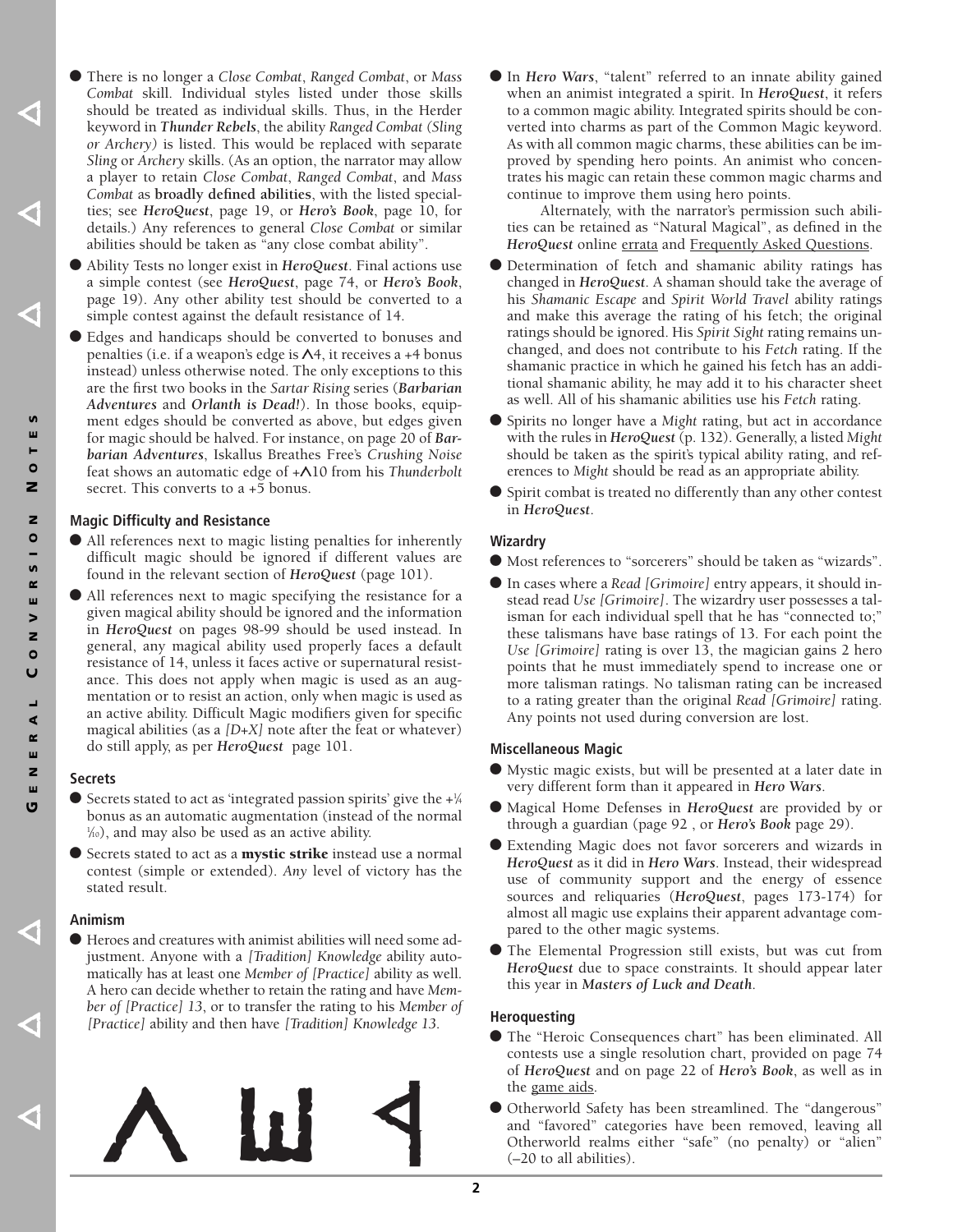This is a relatively painless process and should not significantly affect game play. No hero points should be paid unless otherwise noted.

**Note:** all changes listed here are guidelines. If a narrator wishes to retain use of edges and handicaps as described in *Hero Wars*, she is free to do so in her game. If a player has specific ideas about converting his hero, the narrator should listen to them, but she always has the final say in how to do it.

- **Step 1:** Add the appropriate Religion Keyword with a rating of 17.
- **Step 2:** Increase the homeland keyword to 17 and adjust any abilities accordingly (i.e. add 4 to all abilities listed in the *Hero Wars* homeland keyword).
- **Step 3:** Check all keywords for different abilities. If the player has already increased an ability that was deleted from a keyword, he may keep it at the current rating. He has the option of taking any additional abilities in the *HeroQuest* keyword, but he is not required to take any new abilities if he does not wish to.

For magic keywords, check the ability listings for the appropriate religious level (such as the Initiate Abilities on page 118) for new abilities (such as *Soul Vision*).

All animists must be members of at least one core practice, with appropriate abilities. A shaman should determine his *Fetch* rating as described in the **General Conversion Notes for All Books**.

A sorcerer should convert his *Read [Grimoire]* abilities and talismans as described in the **General Conversion Notes for All Books**.

- **Step 4:** Each player has the option of taking the Common Magic keyword if not otherwise restricted (i.e. devotees, shamans). Any player opting for Common Magic takes the keyword at 17 and may choose up to 5 common magic abilities. Note that taking common magic may change the *future* hero point costs for magical abilities, but it does not affect hero points spent before conversion.
- **Step 5:** *Close Combat*, *Ranged Combat*, and *Mass Combat* should be split into individual abilities, with up to three skills (reflecting existing specialties) receiving the original ability rating. If more than 3 skills are listed under one of these abilities, the player chooses which retain the ability rating and which have a rating of 13. If the player does not have any specialty listed, he should select one at this time to replace the broad ability.

The narrator may require a similar process for other broadly-defined abilities the hero may possess, or may require that the hero simply rename the ability as described in *HeroQuest* (page 19).

**Step 6:** A hero who wishes may concentrate his magic if he meets all the requirements specified in *HeroQuest* (see page 108). He must spend 1 hero point to do this. If the hero is already a devotee or shaman he is assumed to have already concentrated his magic, but he must immediately eliminate common magic

and other inappropriate abilities to ensure he meets the requirements of concentration, or he loses his religious status during conversion.

 $\begin{array}{ccc} & \triangledown & \end{array}$ 

**C**

Ō z  $\prec$ m 고  $\mathbf{I}$  $\overline{z}$ <u>ດ</u>

ONVERTING

**H**

m 고  $\bullet$  $\blacksquare$ **S** 

**EROES**

 $\triangledown$ 

**Step 7:** The player must choose which followers become **sidekicks** and which become **retainers**. If the hero has a single follower, the player can decide if it is a retainer or a sidekick. If he has multiple followers, he may select one to convert to a sidekick for free; the others become retainers unless he immediately pays 2 hero points for each one he wishes to convert into a sidekick. In *HeroQuest*, retainers have a single keyword, while sidekicks have a single keyword and three additional abilities.

> **Retainers:** If one of the retainer's old abilities was a keyword, it becomes his keyword at a rating of 17. Otherwise, the player should select a keyword that encompasses the old abilities. The individual abilities themselves are lost. If the player wants an individual relationship to a retainer, the highest rating of the player's old relationship and the follower's two old abilities becomes the new relationship. Otherwise, the highest of the individual relationship ratings the hero had to his old followers becomes his new *Relationship to Retainers*; the other ratings are removed.

> **Sidekicks:** If one of the sidekick's old abilities was a keyword, it becomes his keyword at a rating of 17. Otherwise, the player may choose a keyword. The remaining ability or abilities should be listed, with the player adding one or two abilities to bring the total to three. Any existing abilities retain their original rating, with the additional ratings assigned as per *HeroQuest* (spending up to 5 points per new ability added). The hero retains his old relationship with the sidekick.

**Step 8:** Change all edges to bonuses (i.e. if a weapon's edge is  $\Lambda$ 4, it receives a +4 bonus instead).

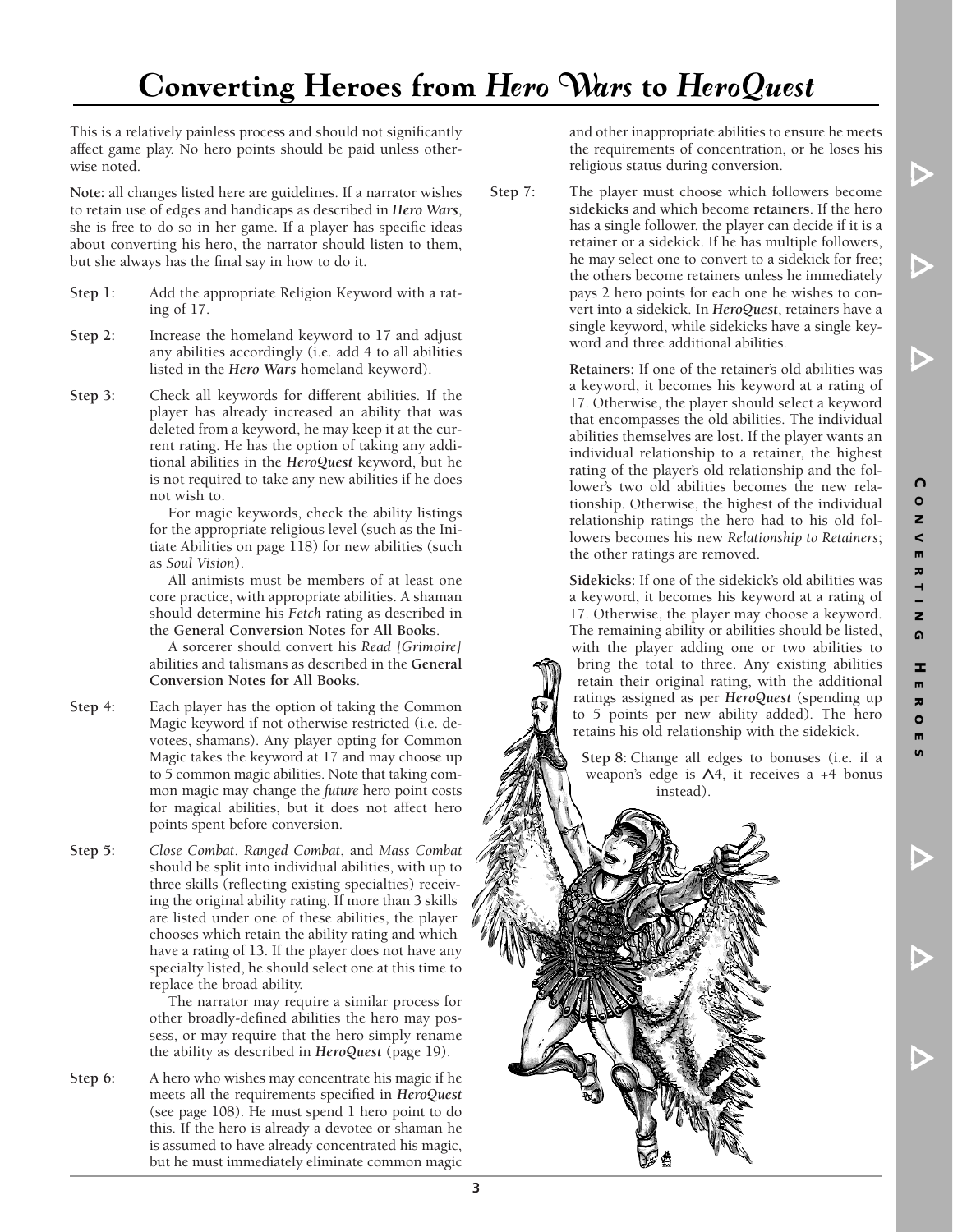When detailed in both places, the entry for a creature in *Hero-Quest* should be used *in conjunction* with the entry in *Anaxial's Roster*. In cases of discrepencies or contradictions, data in the *HeroQuest* entry (such as ability ratings or weapon bonuses) should take precedence. However, where *Anaxial's Roster* has *additional* information (such as the new powers possessed by nymphs), such were left out of *HeroQuest* for simplicity's sake, and the information in *Anaxial's Roster* is still valid.

#### **General Notes**

- 9 *Anaxial's Roster* shows many examples of rounding not in line with *HeroQuest* rules (p. 79). *HeroQuest* rounding should be used instead.
- 9 All references to a **dangerous world modifier** (–10) should be replaced with an **alien world modifier** (–20) instead. Thus, a demon in an "alien" part of the Underworld takes a –20 modifier to all abilities, just as if it was in the Inner World or a foreign Otherworld.

#### **Tapping**

9 Some creatures have abilities similar to *Tapping*, which is not in *HeroQuest*. Such creatures can use their tapping ability to drain points from entries on the character sheet that match the description of the tap ability. Generally, the highest ability is targeted. If the tapping creature wins the contest, the target permanently loses an amount from its ability based on the level of defeat. The tapping creature adds these points to its abilities as defined in the creature's description, distributing them as evenly as possible. For example, if a memovore attacks Hogar's *Know Local Area* ability and drives him to –14 AP in the extended contest, Hogar suffers a minor defeat and loses 10% of his *Know Local Area 10*W ability, and so loses 3 points. The memovore adds 1 each to its *Aura of Confusion*, *Detect Intruder*, and *Induce Amnesia* abilities. This loss is permanent, but Hogar can spend hero points to increase his rating. If the tapping creature loses the contest, losses from the Consequences Table are applied to its Tap ability. Thus, if the memovore is driven to –14 AP, it suffers a minor defeat and loses 10% from its *Tap Memories*. If this brings the Tap ability of a memovore, hellion, or konkon below zero, the creature ceases to exist. Others suffer the concequences of the Results Table.

#### **Poison**

aaa

*A NAXIAL ' S*

 $X I A$ ⋖ z  $\blacktriangleleft$ 

*R*

 $\mathsf{S}$  $\overline{a}$ 

 $\approx$  $\overline{\mathbf{r}}$  $\overline{r}$  $\mathbf{v}$  $\circ$ 

ROSTER A A

For poison, three entries are listed in *Anaxial's Roster*:

- 9 The first entry (debilitating, instant, lingering) describes how long the poison takes to finish its effect. For *HeroQuest*, debilitating and instant should be considered the same. *Hero-Quest* states that poison can be either a simple or extended contest and this entry can be used as a guideline for the narrator in making that decision.
- The second entry (lethal, painful, paralyzing) describes the effect. If a lethal poison wins the contest, the victim suffers based on the level of defeat (if done as an extended contest, lethal poisons will generally attempt a parting shot [*Hero-Quest*, page 69 or *Hero's Book* page 19]).
- 9 The third entry, potency, is the ability rating of the poison. Fire third entry, potency, is the ability rating of the poison.<br>Poison is mindless, and will generally bid *A* of its starting AP in an extended contest, although it always up to the narrator, so that an especially virulent poison might make an

"all-out attack" when first injected, reflecting its speed of action and potency and (perhaps) the innate immunity of some people to its effects.

#### **Specific Notes**

- p. 11 **Combat Abilities**: As with the creatures in *Hero-Quest*, creatures described in *Anaxial's Roster* receive automatic augmentations from appropriate abilities.
- p. 12 **Other Abilities, Variations**: Starting ability for added abilities is 13, not 12.
- p. 29 **Nar sylla**: Integrated spirits should be treated as common magic charms. If a nar sylla concentrates his common magic, he can manifest these abilities as nymphs do (see page 219).

The *Ally with Kolati* talent should be replaced with a **spirit ally**, per the normal rules in *Hero-Quest* (pages 137-138).

- p. 52 **Goldeneye**: Ignore references to integrating spirits. Any integrated spirits a goldeneye possesses can be treated as common magic talents in *HeroQuest*.
- p. 62 **Zerapralor**: Consider his talents as common magic talents and assume that Zerapralor has concentrated his magic. He may embody these talents as nymphs do (see page 219).
- p. 70 **Mralotings**: Consider the talents as common magic talents and assume that the Mraloting has concentrated its magic.
- p. 76 **Satyr**: Any talents should be treated as charms, part of the Common Magic keyword and assume that the satyr has concentrated his animist magic.
- p. 77-78 **Unicorn**: Treat a unicorn's *Unicorn Law* ability exactly as if it were a *Use [Grimoire]* ability, with its horn functioning as the grimoire. Unicorns cannot create talismans for the effects that they know.
- p. 80 **Gorthak**: Consider the talents as common magic talents and assume that Gorthak has concentrated his magic. He may embody these talents as described on page 219.
- p. 88 **Manticore**: Narrators should decide which abilities of a devoured foe are "mental abilities."
- p. 98 **Hrognar**: Consider the talents as common magic talents and assume that Hrognar has concentrated his magic. He may embody these talents as nymphs do (see page 219).
- p. 122 **Typical Male Zabdamar Shaman**: "Typical Talents" should read "Typical Fetishes".
- p. 125 **Elves**: As described on page 212 of *HeroQuest*, an elf bow should be treated as a retainer rather than a spirit.
- p. 127 **Typical Elf Forest Guardian**: Replace "Elf Bow  $\Lambda$ 4 (acts as a follower, lending 15 AP to Ranged Combat)" with "Elf Bow 17 (+4 weapon bonus)".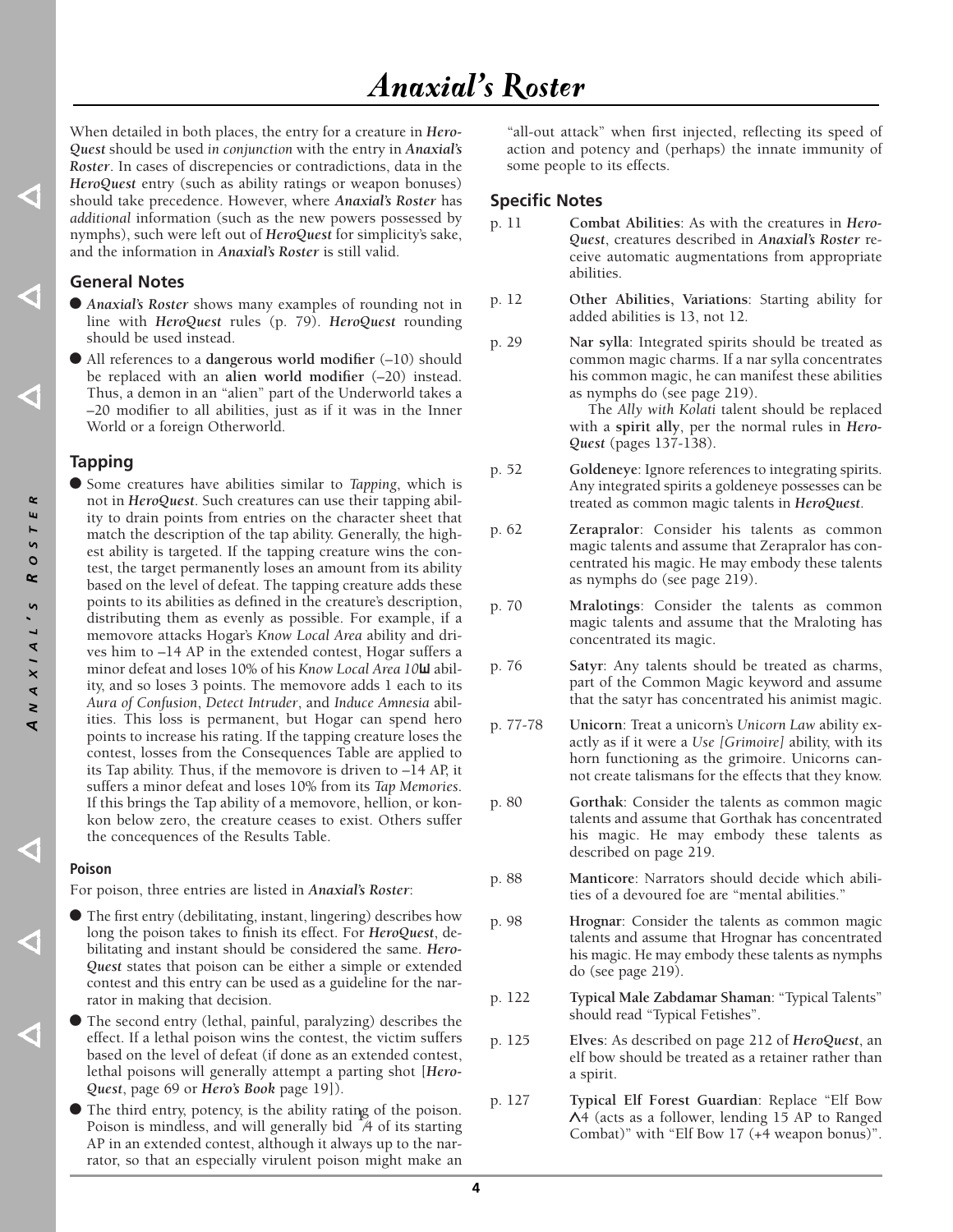- p. 130 **Occupations**: Ignore the reference to *Close Combat*. Dwarf "occupational abilities" are treated as broadly defined abilities.
- p. 136 **Typical Baboon Hunter**: "Typical Talents" should read "Typical Fetishes".
- p. 173 **Basilisk**: Note that the *Death Gaze* is not "pompous magic" (*HeroQuest*, page 99), but a very deadly Chaos feature that works exactly as described.
- p. 178-179 **Huan To**: Rather than assigning a D+40 difficulty to healing the effects of Huan To venom, treat it as a magical attack that has no effect unless it attains a complete victory. If it does, only (appropriate) major magical healing, used before the transformation is complete, will heal the victim and prevent him from becoming a ghoul. Once the victim transforms into a ghoul, he is a standard undead creature, and can be killed/destroyed normally.
- p. 196 **Kilin**: Treat the *Curse Foreigner or Wicked Person* as a wizardry curse but with doubled effect because of special magic, thus causing a –10 automatic penalty to appropriate ability ratings (rather than  $-5$ ) if the kilin is victorious in its contest.
- p. 205 **Kivis**: Treat a fire bear's *Kivis Law* ability exactly as if it were a *Use [Grimoire]* ability, with the bear's flames functioning as the grimoire. Fire bears cannot create talismans for the effects that they know.
- p. 207 **Luathan**: Most luathans use their weapons and armor as talismans.
- p. 207-208 **Memovore**: See the general notes about *Tapping*.
- p. 211 **Redcap**: The special rules for redcaps may be used as written, or the edges treated as bonuses (see General Notes above) at the narrator's option. Either way, the redcap loses 1 point for each Hurt, 2 points for an Impairment, 4 points for an Injury, and 8 points if it would otherwise by Dying.
- p. 212-217 **Nature Spirits**: For now, all references to integrating spirits should be taken as binding them into fetishes or charms. If a nature spirit has multiple abilities, usually only one will have a rating equal to the *Hero Wars Might*; the others will generally have lower ratings.
- p. 219-223 **Nymphs**: Although embodied talents seem similar to spirit allies (*HeroQuest*, page 137) in some ways, they are not separate entities, and their description in *Anaxial's Roster* can be used exactly as written.

The *Might* given in *Anaxial's Roster* was for a relatively weak nymph, and determined ratings of both her *Perceive Events in [Home]* ability and her talents (and, for dryads, her *Elfsense*). An older or more powerful nymph will have a higher rating in *Perceive Events in [Home]* and her talents.

- p. 224-230 Disease Spirits: All disease spirits replace their Might with a specific disease ability. Thus, a Boggle Trot Spirit with *Might 15* now has *Boggle Trot 15*, and a Creeping Chills Spirit with *Might 15*W has *Creeping Chills 15*W.
- p.225 **Infection**: The default is for a disease to cause an illness penalty of  $-\frac{1}{10}$  the disease's potency, as if it

were a wizardry curse. However, the narrator is free to apply different penalties, as described in "Illness Penalties" on page 226.

- p. 227 **Fetishes and Integration**: For now, ignore references to living beings integrating disease spirits (last paragraph).
- p. 231-232 **Healing Spirit**: A healing spirit bound into a charm or fetish acts as like any other charm or fetish described in *HeroQuest*, rather than having a limited number of uses.
- p. 232-235 **Passion Ghosts**: These are called specters in *Hero-Quest*. Ignore any reference to a separate *Might*; the passion ghost uses its *Aura of [Trait]* as its primary ability.

Ignore any special description of fetishes and charms; a fetish or charm containing a passion ghost works exactly as described in *HeroQuest*.

 $\begin{array}{ccc} & \triangledown & \end{array}$ 

*A*

z A

*NAXIAL*

**AIA** 

*'*  $\mathbf{v}$ *R*

*OSTER*

 $\circ$  $\mathbf{v}$  $\overline{a}$  $\mathbf{z}$ 

 $\Delta$ 

- p.235 **Violence Spirit**: See the General Notes for *Storm Tribe* for information on berserker magic.
- p. 238 **Hellion**: See the general notes about *Tapping*.
- p. 240 **Kon-kon**: See the general notes about *Tapping*.
- p. 243 **Boggle**: See the general notes about *Tapping*.

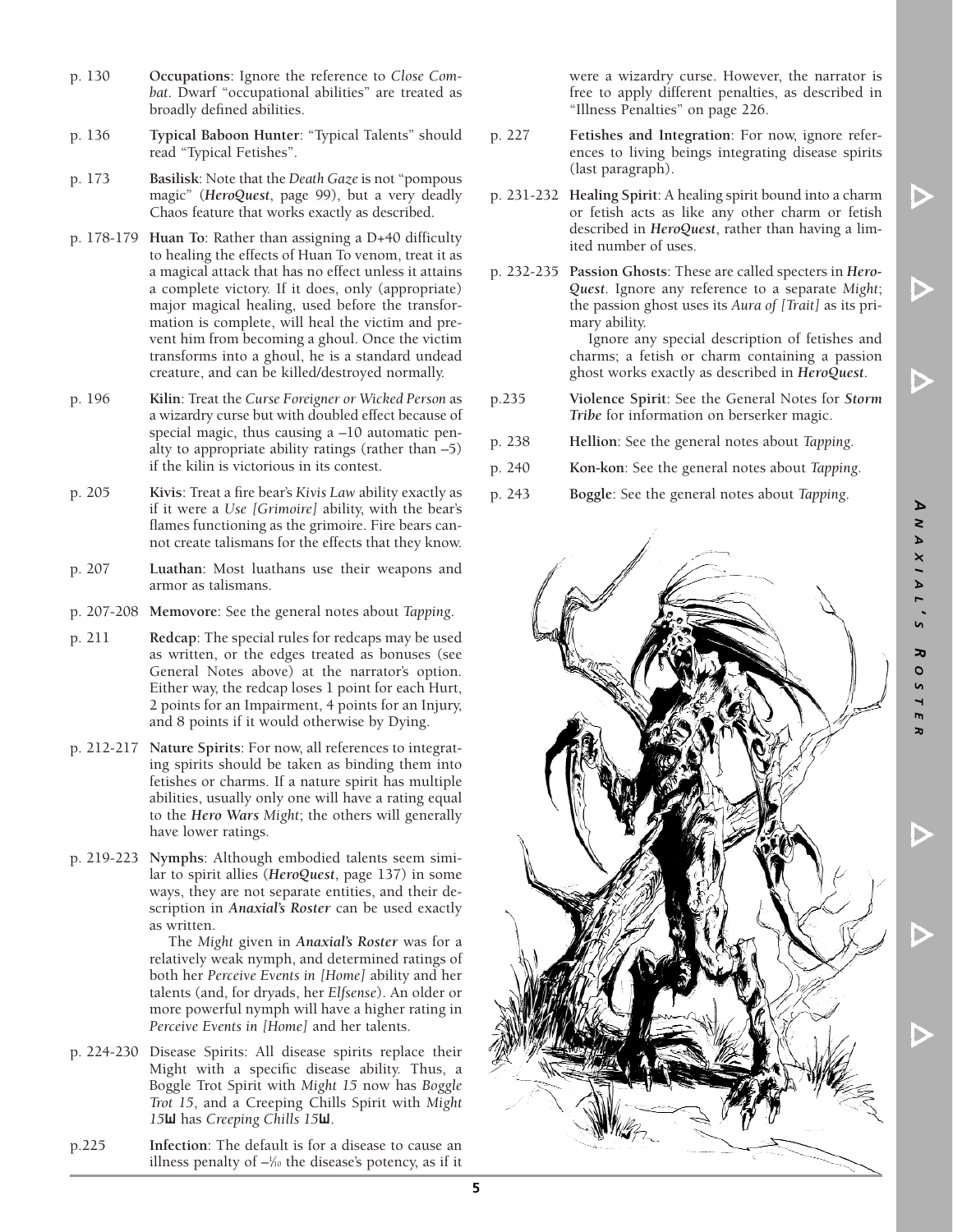#### **Specific Notes**

- p. 65 The ability to seek divine aid through the medium of a god-talker is special magic available to Heortlings, and works as described on page 66, with the god-talker matching an appropriate ability (with ritual modifiers) against a resistance determined by the narrator. (If the god-talker does not have an exact *Pray to [God]* ability, he takes an improvisational modifier for using his *Worship Storm Pantheon* ability.)
- p. 68 **Subcults and Magic**: A devotee must increase his subcult affinity and both of his aspect affinities to a rating of 1W2 each to learn the subcult secret.
- p. 69 In the example, only *feats* improvised from *Fight Elements* and *Storm* suffer an improvisational modifier. Using the affinities for a bonus (augmentation) does not take this modifier, in accordance with *HeroQuest*.
- p. 85 **Protection**: While the **alien world modifier** has changed, the –10 may still apply to foreign priests as an improvisational modifier to an appropriate ability, at the narrator's option.
- p. 101 Although wyters use the rules for guardians in *HeroQuest* (page 92), they use their functions as if they were affinities, rather than as individual abilities. Because most clans are old and wellestablished, they should determine their *Awareness*, *Blessing*, and *Defense* ratings as described in *Thunder Rebels*.
- p. 153 Add the Storm Pantheon and Common Magic keywords to both the Male Heortling and Female Heortling list (near the bottom of the page).
- p. 155 Players of existing Heortling heroes may add all the abilities from the Storm Pantheon keyword at a rating of 17 (unless the hero already has one of the abilities at a higher rating). We recommend that new Heortling heroes start with the Heortling Homeland keyword from *HeroQuest* (p. 48), but narrators may allow the hero to add the additional abilities listed here (*Housework* for women; *Fyrd Mass Combat*, *Javelin Throwing*, and *Running* for Men), at her option.
- p. 160-168 New Heortling players should use the Entertainer, Farmer, Healer, Hunter, Merchant, and Warrior occupation keywords from *HeroQuest* (pages 31-35) rather than the versions in this book, although narrators may allow them to use these keywords instead as more "Heortling-specific" versions. The unique occupations provided in *Thunder Rebels* (Beggar, Craftperson, Fisher, Gardener, God-talker, Herder, Steadwife, Stickpicker) are available to new Heortling players as well, as are advanced occupations to appropriate heroes.

aaa

**T** 

*HUNDER*

*R*

 $\approx$ Ш D z C H

n Щ  $\mathbf{B}$  $\overline{a}$ 

*EBELS* aaa

p. 191 The narrator may allow players to use either the Skovara keyword in this book or the one in *Hero-Quest* (page 126), at her option.

- p. 193 Add the feat *Heal Impairment* to Ernalda the Healer's *Heal People* affinity.
- p. 194 Bevara's *Heal Self Fully* feat is *not* **major magical healing** (see *HeroQuest*, page 81), but it may act as one at the narrator's option since it only affects the caster, and so is already hindered in ways that a secret most likely would not be. For example, it is not much use during an extended contest since a hero cannot transfer AP to himself. Also, once the contest is resolved, the hero may still suffer an appropriate penalty to the ability if she fails, so an injured hero *will* have her rating in the feat halved.

Alternately, this feat can be considered "pompous magic" (see *HeroQuest*, page 99) and so might not necessarily heal the hero fully without a complete victory (i.e., a marginal victory might only stabilize the hero, while a minor or major victory might only reduce the wound "level" by one or two respectively). The narrator should decide based on the needs of her game.

- p. 195 The medicine Jera creates has a rating equivalent to the rating of the *Heal People* affinity or the actual feat used, whichever is higher.
- p. 199 Kadone the Grounder's *Dismiss Air Elemental* feat should actually be *Dismiss Air Essence*.
- p. 203 A Grain Goddess or Animal Mother follower using her affinities does not take an improvisational penalty when using it as an automatic augment, even if not used on her subcult plant or animal.
- p. 229 A follower of Varanorlanth who knows the *Survive Anywhere* secret suffers no **alien world penalty** anywhere in the God World, and only half the normal penalty (i.e., –10) in the other Otherworlds.
- p. 235 When a devotee of Orlanthcarl who knows the cult secret plows a field, he has two choices. He can use a mundane ability to initiate the contest, augmented by the secret's rating. The narrator then sets the resistance based on the terrain. Alternately, the devotee can use the *Plow Any Field* secret itself. In this case, he faces only a resistance of 14 (the default resistance for magic) unless there is an active and/or supernatural resistance (as described in *HeroQuest*, page 99 or *Hero's Book* page 25).
- p. 239 The *Conquer Elements* secret provides a bonus rather than an edge.
- p. 247 Ignore the portion of a manmolaning's description referring to a passion spirit. The rest of the description is accurate in that a victim overcome by a manmolaning suffers a penalty of –1 ⁄10 of its *Steal Breath* rating.



**6**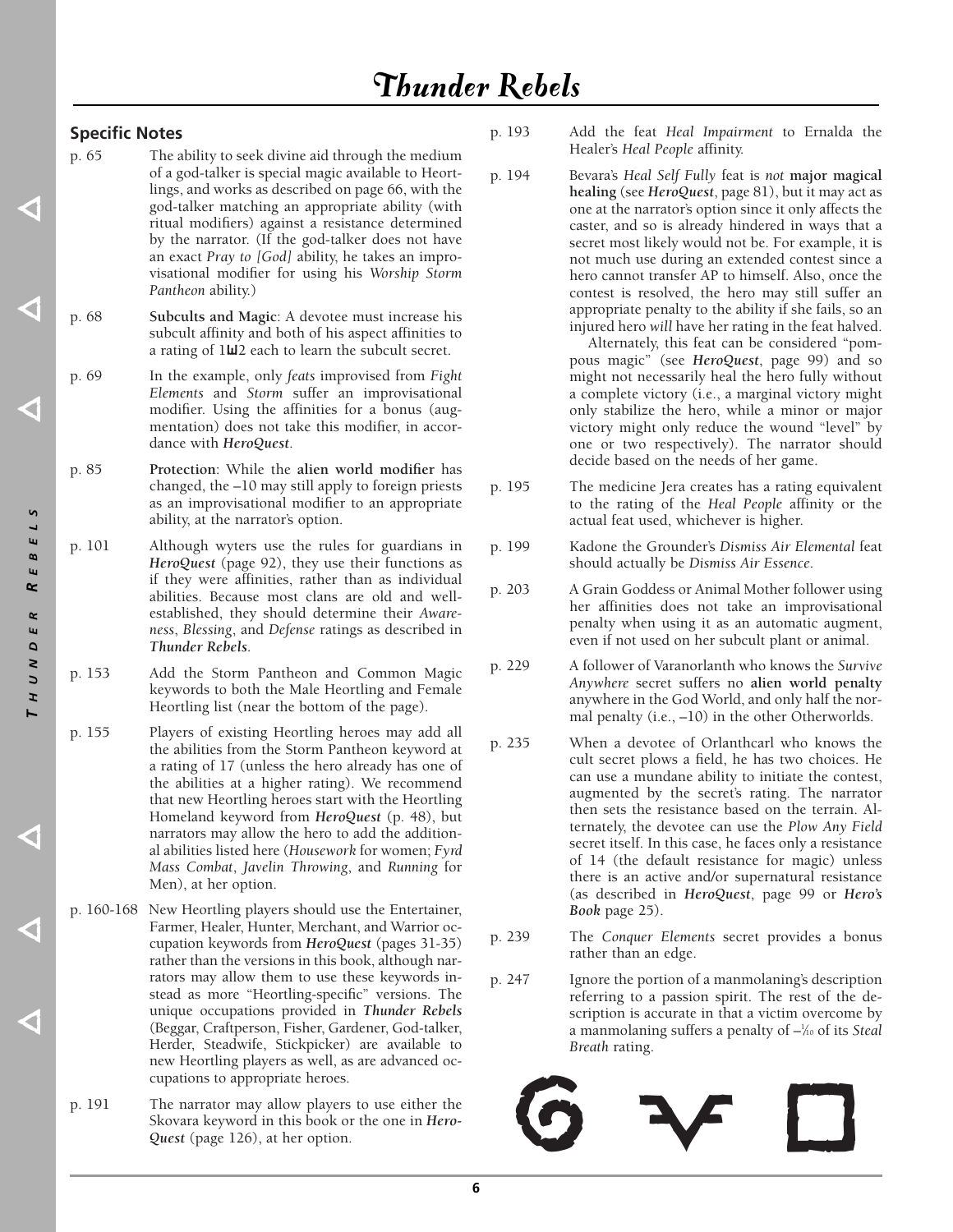#### **General Notes**

Berserk magic gives an automatic augment of +1 ⁄4 the ability's rating (as compared to the normal automatic augment of +½0). However, the berserker is in a blind rage, and in an extended contest must bid at least 1 ⁄2 his remaining advantage points each round. Any attempts to calm the berserker will take a penalty of 1 ⁄4 the berserk rating.

#### **Specific Notes**

- p. 15 The +5 bonus Wind Lords receive in ritual situations is above and beyond any bonus they provide if filling a ritual role (*HeroQuest*, page 102).
- p. 26 A divine companion should be treated as a **sidekick** if deemed a follower rather than an ally.
- p. 28 These unusual occupations remain available to Heortling heroes.
- p. 39 Chalana Arroy's *Heal Wounds* affinity no longer provides the feats of *Regenerate Damage Fully* or *Regrow Severed Limb*. It does, however, include *Heal Impairment*, which should be added.
- p. 99 All blessings that are said to increase rank provide an equivalent bonus instead.
- p. 132-133 *HeroQuest* does not differentiate between physical and mental abilities. The narrator and player should work together to determine if a specific mundane ability qualifies as a "mental ability" for purposes of membership or advancement in Lhankor Mhy's cult.

Because of changes in *HeroQuest* character creation, it *is* possible for a hero to begin play with two abilities at 7 $\mu$  each, and so start as a senior apprentice. However, it is *not* possible to start as a devotee, since that would use all 20 points the player has to spend, without the additional 3 points necessary to start as a devotee. As such, the narrator may wish to allow a player to spend more than 10 points on a single "mental ability" during character creation, thus allowing him to start with one ability at 10W and still have at least 3 points left to start as a devotee as well.

p. 135-136 The cost to gain one of the scrolls as a grimoire is now 3 hero points.

> Torvald's worship *is* misapplied worship as defined by *HeroQuest*. As such, worshippers do not take a penalty when using their affinities or calling for divine aid. Instead, even if they concentrate their magic, they pay the full hero point cost to learn or increase their Lhankor Mhy affinities or any of Torvald's scrolls. Once the hero has learned Torvald's secret, he does gain the advantage of concentrating when learning or improving any of Torvald's special magic (i.e., he pays half the normal hero point cost to learn or improve the scrolls or the subcult secret), but still pays the full hero point cost to improve the two base affinities.

> There is no longer a dangerous modifier; the full **alien world penalty** applies to both initiates and devotees in the Spirit World or Essence Planes.

- p. 138 Once a jolsedaring has possessed a victim, it will attack the victim's highest knowledge ability weekly. If he has no knowledge abilities, his highest "mental ability" is targeted. If the jolsedaring is victorious, that ability's rating is permanently reduced as indicated by the jolsedaring's victory level (i.e., a result of "hurt" reduces the ability by 1, a result of "impaired" reduces the ability by  $\frac{1}{10}$  its rating, etc.). Once a number of abilities equal to  $\frac{1}{4}$  of the victim's *Initiate of Lhankor Mhy* or *Devotee of Lhankor Mhy* rating are reduced to 0, the victim dies and his soul becomes a new jolsedaring.
- p. 150 Beast Charms act as fetishes per the animist rules, generally granting a single magical ability and personality trait as listed in the examples. While the hero point cost *is* "doubled" as stated (i.e., in *Hero-Quest* it is the normal cost, unaffected by concentrating magic), using the Beast Charms does *not* affect the Odaylan's ability to concentrate his theist magic and gain the full benefits of doing so (*Hero-Quest*, page 108 or *Hero's Book* page 27).
- p. 163 Uroxi who attend the *wapentake* bind spirits into fetishes rather than integrating them or gaining common magic charms. They are considered practitioners of the Storm Bull Practice (but not members of the Praxian Tradition), and gain full access to practitioner magic. As long as they only interact with Storm Bull Practice spirits, they can concentrate their Urox/Storm Bull magic, paying half hero point cost for both the Urox affinities and the Storm Bull fetishes. To gain this benefit, they must give up all other feats and spirits.
- p. 177 A devotee of Vinga the Avenger who has created a Blade of Vengeance adds the secret's rating to any appropriate *Sword Fighting* ability.
- p. 204 When a devotee of Barntar who knows the cult secret plows a field, he has two choices. He can use a mundane ability to initiate the contest, augmented by the secret's rating. The narrator sets the resistance based on the terrain. Alternately, the devotee can use the *Plow Any Field* secret itself. In this case, he faces only a resistance of 14 (the default resistance for magic) regardless of terrain or circumstances, unless there is an active or supernatural resistance (as described in *HeroQuest*, page 99 or *Hero's Book* page 25).
- p. 208 A Brastalos devotee's *Eye of the Storm* secret is automatically the resistance for any storm or weather power used near her (unless the resistance would otherwise be higher, in which case the secret provides an automatic augment to that resistance).
- p. 210-213 Donandar is now a common religion. Any player who possesses one of his affinities should instead receive all of that affinity's listed feats as common magic. (Affinities gained from subcults like Skovara or Molamin, are not converted in this way.) Each hero point previously spent to increase one of the affinity ratings can be used to improve one of the feats by +1. For more info, see *HeroQuest*, page 111.

 $\Delta$ 

 $\begin{array}{ccc} & \triangledown & \end{array}$